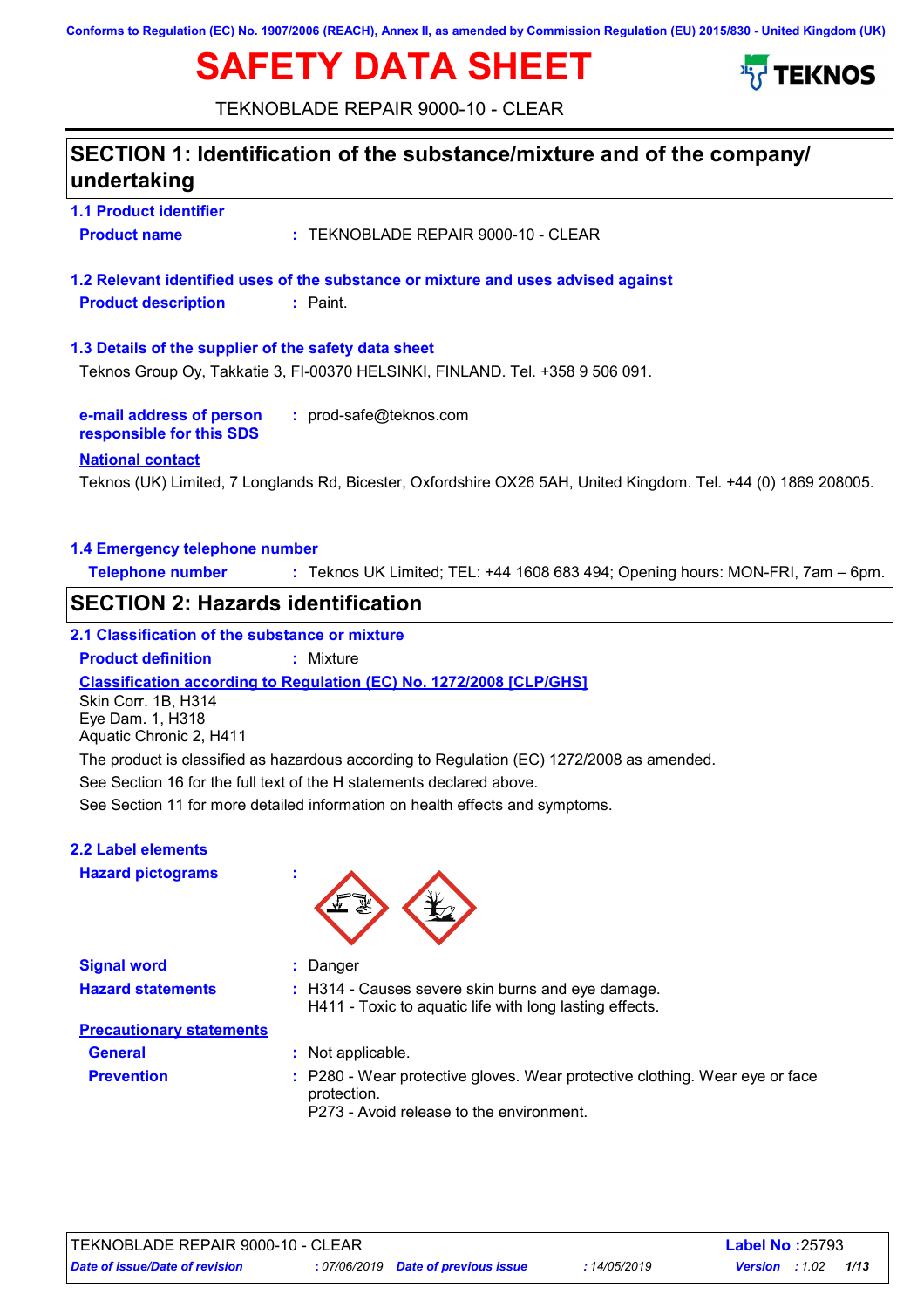## **SECTION 2: Hazards identification**

| : P304 + P340 + P310 - IF INHALED: Remove person to fresh air and keep<br><b>Response</b><br>comfortable for breathing. Immediately call a POISON CENTER or physician.<br>P301 + P310 + P331 - IF SWALLOWED: Immediately call a POISON CENTER or<br>physician. Do NOT induce vomiting.<br>P303 + P361 + P353 + P310 - IF ON SKIN (or hair): Take off immediately all<br>contaminated clothing. Rinse skin with water. Immediately call a POISON CENTER<br>or physician.<br>P305 + P310 - IF IN EYES: Immediately call a POISON CENTER or physician. |  |
|-----------------------------------------------------------------------------------------------------------------------------------------------------------------------------------------------------------------------------------------------------------------------------------------------------------------------------------------------------------------------------------------------------------------------------------------------------------------------------------------------------------------------------------------------------|--|
|                                                                                                                                                                                                                                                                                                                                                                                                                                                                                                                                                     |  |
|                                                                                                                                                                                                                                                                                                                                                                                                                                                                                                                                                     |  |
|                                                                                                                                                                                                                                                                                                                                                                                                                                                                                                                                                     |  |
|                                                                                                                                                                                                                                                                                                                                                                                                                                                                                                                                                     |  |
|                                                                                                                                                                                                                                                                                                                                                                                                                                                                                                                                                     |  |
|                                                                                                                                                                                                                                                                                                                                                                                                                                                                                                                                                     |  |
| : Not applicable.<br><b>Storage</b>                                                                                                                                                                                                                                                                                                                                                                                                                                                                                                                 |  |
| <b>Disposal</b><br>: P501 - Dispose of contents and container in accordance with all local, regional,<br>national and international regulations.                                                                                                                                                                                                                                                                                                                                                                                                    |  |
| <b>Hazardous ingredients</b><br>: Polyoxypropylene diamine<br>Glyceryl poly(oxypropylene)triamine                                                                                                                                                                                                                                                                                                                                                                                                                                                   |  |
| <b>Supplemental label</b><br>elements                                                                                                                                                                                                                                                                                                                                                                                                                                                                                                               |  |
| <b>Annex XVII - Restrictions</b>                                                                                                                                                                                                                                                                                                                                                                                                                                                                                                                    |  |
| on the manufacture,                                                                                                                                                                                                                                                                                                                                                                                                                                                                                                                                 |  |
| placing on the market and                                                                                                                                                                                                                                                                                                                                                                                                                                                                                                                           |  |
| use of certain dangerous                                                                                                                                                                                                                                                                                                                                                                                                                                                                                                                            |  |
| substances, mixtures and                                                                                                                                                                                                                                                                                                                                                                                                                                                                                                                            |  |
| <b>articles</b>                                                                                                                                                                                                                                                                                                                                                                                                                                                                                                                                     |  |
| <b>2.3 Other hazards</b>                                                                                                                                                                                                                                                                                                                                                                                                                                                                                                                            |  |

**Other hazards which do : not result in classification** : None known.

## **SECTION 3: Composition/information on ingredients**

| <b>Product/ingredient name</b>            | <b>Identifiers</b>                                                                     | $\frac{9}{6}$ | <b>Regulation (EC) No.</b><br>1272/2008 [CLP]                                                                                                               | <b>Type</b> |
|-------------------------------------------|----------------------------------------------------------------------------------------|---------------|-------------------------------------------------------------------------------------------------------------------------------------------------------------|-------------|
| 4,4'-methylenebis[N-sec-<br>butylaniline] | EC: 226-122-6<br>CAS: 5285-60-9                                                        | $≥25 - ≤50$   | Acute Tox. 4, H302                                                                                                                                          | $[1]$       |
| Polyoxypropylene diamine                  | CAS: 9046-10-0                                                                         | ≥25 - ≤50     | Skin Corr. 1B, H314<br>Eye Dam. 1, H318<br>Aquatic Chronic 3,<br>H412                                                                                       | $[1]$       |
| Glyceryl poly(oxypropylene)<br>triamine   | CAS: 64852-22-8                                                                        | $≥10 - ≤25$   | Skin Irrit. 2, H315<br>Eye Dam. 1, H318<br>Aquatic Chronic 3,<br>H412                                                                                       | $[1]$       |
| Diethylmethylbenzenediamine               | REACH#:<br>01-2119486805-25<br>EC: 270-877-4<br>CAS: 68479-98-1<br>Index: 612-130-00-0 | ≤6.4          | Acute Tox. 4, H302<br>Acute Tox. 4, H312<br>Eye Irrit. 2, H319<br>STOT RE 2, H373<br>Aquatic Acute 1, H400<br>$(M=1)$<br>Aquatic Chronic 1,<br>$H410 (M=1)$ | $[1]$       |
|                                           |                                                                                        |               | See Section 16 for<br>the full text of the H<br>statements declared<br>above.                                                                               |             |

There are no additional ingredients present which, within the current knowledge of the supplier and in the

concentrations applicable, are classified as hazardous to health or the environment, are PBTs, vPvBs or Substances of equivalent concern, or have been assigned a workplace exposure limit and hence require reporting in this section. **Type**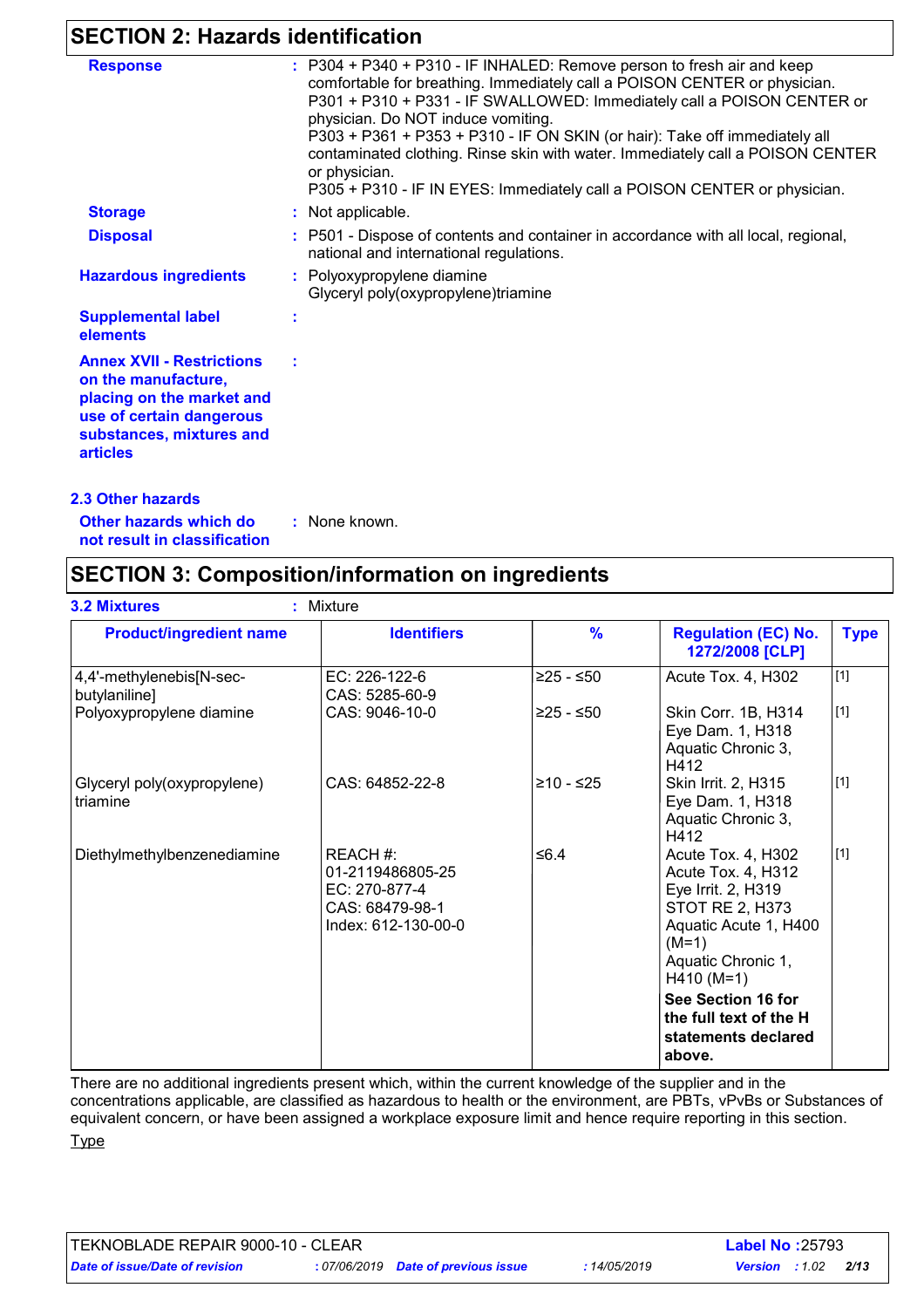## **SECTION 3: Composition/information on ingredients**

[1] Substance classified with a health or environmental hazard

- [2] Substance with a workplace exposure limit
- [3] Substance meets the criteria for PBT according to Regulation (EC) No. 1907/2006, Annex XIII
- [4] Substance meets the criteria for vPvB according to Regulation (EC) No. 1907/2006, Annex XIII

[5] Substance of equivalent concern

[6] Additional disclosure due to company policy

Occupational exposure limits, if available, are listed in Section 8.

### **SECTION 4: First aid measures**

| <b>Eye contact</b>                | : Get medical attention immediately. Call a poison center or physician. Immediately                                                                                                                                                                                                                                                                                                                                                                                                                                                                                                                                                                                                                                                                                                                                                                                                                           |  |
|-----------------------------------|---------------------------------------------------------------------------------------------------------------------------------------------------------------------------------------------------------------------------------------------------------------------------------------------------------------------------------------------------------------------------------------------------------------------------------------------------------------------------------------------------------------------------------------------------------------------------------------------------------------------------------------------------------------------------------------------------------------------------------------------------------------------------------------------------------------------------------------------------------------------------------------------------------------|--|
|                                   | flush eyes with plenty of water, occasionally lifting the upper and lower eyelids.<br>Check for and remove any contact lenses. Continue to rinse for at least 10 minutes.<br>Chemical burns must be treated promptly by a physician.                                                                                                                                                                                                                                                                                                                                                                                                                                                                                                                                                                                                                                                                          |  |
| <b>Inhalation</b>                 | Get medical attention immediately. Call a poison center or physician. Remove<br>victim to fresh air and keep at rest in a position comfortable for breathing. If it is<br>suspected that fumes are still present, the rescuer should wear an appropriate mask<br>or self-contained breathing apparatus. If not breathing, if breathing is irregular or if<br>respiratory arrest occurs, provide artificial respiration or oxygen by trained personnel.<br>It may be dangerous to the person providing aid to give mouth-to-mouth<br>resuscitation. If unconscious, place in recovery position and get medical attention<br>immediately. Maintain an open airway. Loosen tight clothing such as a collar, tie,<br>belt or waistband. In case of inhalation of decomposition products in a fire,<br>symptoms may be delayed. The exposed person may need to be kept under<br>medical surveillance for 48 hours. |  |
| <b>Skin contact</b>               | Get medical attention immediately. Call a poison center or physician. Flush<br>contaminated skin with plenty of water. Remove contaminated clothing and shoes.<br>Wash contaminated clothing thoroughly with water before removing it, or wear<br>gloves. Continue to rinse for at least 10 minutes. Chemical burns must be treated<br>promptly by a physician. Wash clothing before reuse. Clean shoes thoroughly<br>before reuse.                                                                                                                                                                                                                                                                                                                                                                                                                                                                           |  |
| <b>Ingestion</b>                  | Get medical attention immediately. Call a poison center or physician. Wash out<br>mouth with water. Remove dentures if any. Remove victim to fresh air and keep at<br>rest in a position comfortable for breathing. If material has been swallowed and the<br>exposed person is conscious, give small quantities of water to drink. Stop if the<br>exposed person feels sick as vomiting may be dangerous. Do not induce vomiting<br>unless directed to do so by medical personnel. If vomiting occurs, the head should<br>be kept low so that vomit does not enter the lungs. Chemical burns must be treated<br>promptly by a physician. Never give anything by mouth to an unconscious person.<br>If unconscious, place in recovery position and get medical attention immediately.<br>Maintain an open airway. Loosen tight clothing such as a collar, tie, belt or<br>waistband.                          |  |
| <b>Protection of first-aiders</b> | No action shall be taken involving any personal risk or without suitable training. If it<br>is suspected that fumes are still present, the rescuer should wear an appropriate<br>mask or self-contained breathing apparatus. It may be dangerous to the person<br>providing aid to give mouth-to-mouth resuscitation. Wash contaminated clothing<br>thoroughly with water before removing it, or wear gloves.                                                                                                                                                                                                                                                                                                                                                                                                                                                                                                 |  |

#### **4.2 Most important symptoms and effects, both acute and delayed Over-exposure signs/symptoms Skin contact Ingestion Inhalation :** No specific data. Adverse symptoms may include the following: **:** stomach pains Adverse symptoms may include the following: **:** pain or irritation redness blistering may occur **Eye contact :** Adverse symptoms may include the following: pain watering redness

| TEKNOBLADE REPAIR 9000-10 - CLEAR |                                     |              | <b>Label No: 25793</b> |      |  |
|-----------------------------------|-------------------------------------|--------------|------------------------|------|--|
| Date of issue/Date of revision    | : 07/06/2019 Date of previous issue | : 14/05/2019 | <b>Version</b> : 1.02  | 3/13 |  |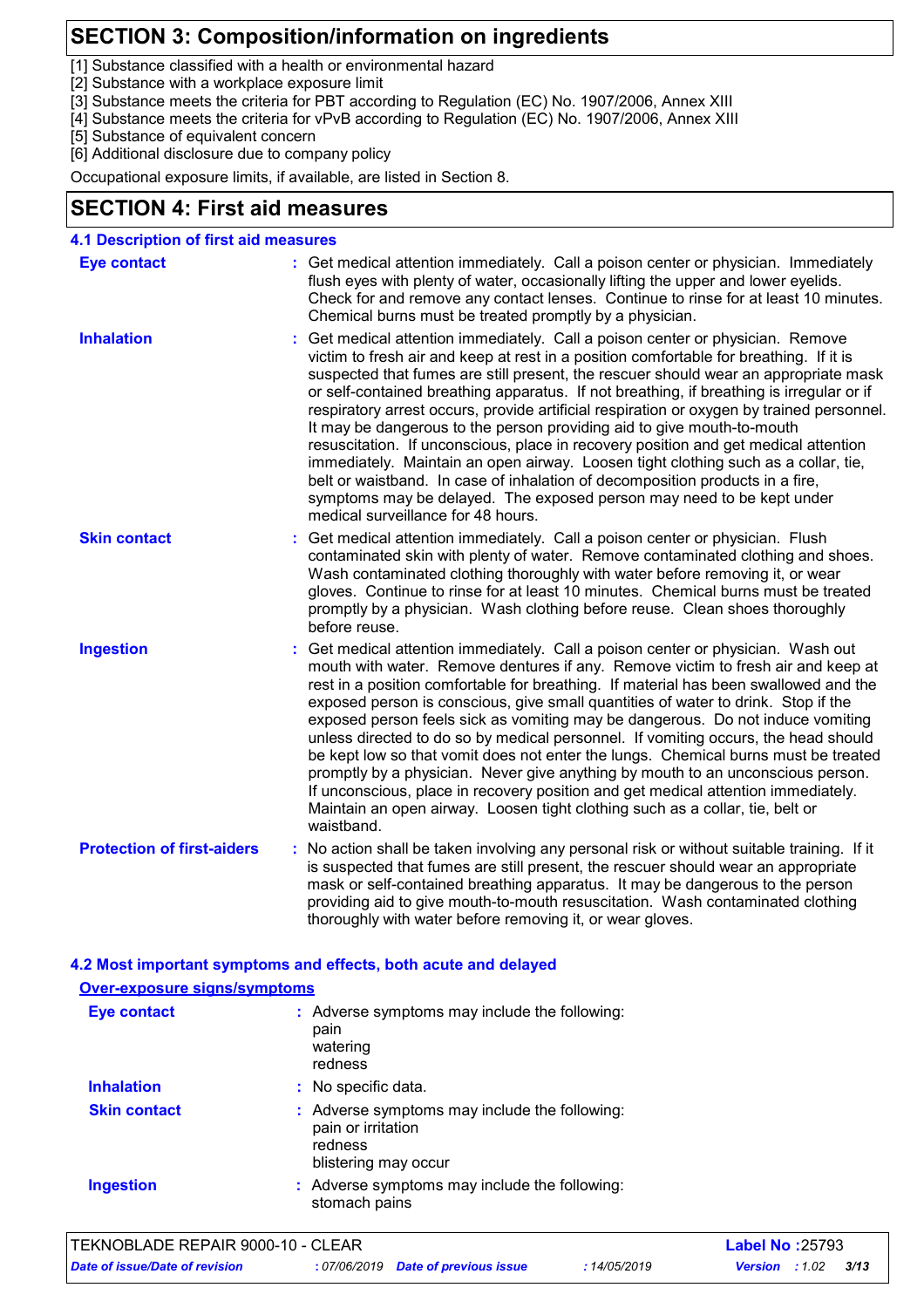# **SECTION 4: First aid measures**

| <b>Notes to physician</b>                                | 4.3 Indication of any immediate medical attention and special treatment needed<br>: In case of inhalation of decomposition products in a fire, symptoms may be delayed.                                                                                                                                                                                               |  |  |  |
|----------------------------------------------------------|-----------------------------------------------------------------------------------------------------------------------------------------------------------------------------------------------------------------------------------------------------------------------------------------------------------------------------------------------------------------------|--|--|--|
|                                                          | The exposed person may need to be kept under medical surveillance for 48 hours.                                                                                                                                                                                                                                                                                       |  |  |  |
| <b>Specific treatments</b>                               | : No specific treatment.                                                                                                                                                                                                                                                                                                                                              |  |  |  |
| <b>SECTION 5: Firefighting measures</b>                  |                                                                                                                                                                                                                                                                                                                                                                       |  |  |  |
| 5.1 Extinguishing media                                  |                                                                                                                                                                                                                                                                                                                                                                       |  |  |  |
| <b>Suitable extinguishing</b><br>media                   | : Use an extinguishing agent suitable for the surrounding fire.                                                                                                                                                                                                                                                                                                       |  |  |  |
| <b>Unsuitable extinguishing</b><br>media                 | : None known.                                                                                                                                                                                                                                                                                                                                                         |  |  |  |
|                                                          | 5.2 Special hazards arising from the substance or mixture                                                                                                                                                                                                                                                                                                             |  |  |  |
| <b>Hazards from the</b><br>substance or mixture          | : In a fire or if heated, a pressure increase will occur and the container may burst.<br>This material is toxic to aquatic life with long lasting effects. Fire water<br>contaminated with this material must be contained and prevented from being<br>discharged to any waterway, sewer or drain.                                                                    |  |  |  |
| <b>Hazardous combustion</b><br>products                  | : In a fire, decomposition may produce toxic gases/fumes.                                                                                                                                                                                                                                                                                                             |  |  |  |
| <b>5.3 Advice for firefighters</b>                       |                                                                                                                                                                                                                                                                                                                                                                       |  |  |  |
| <b>Special protective actions</b><br>for fire-fighters   | : Promptly isolate the scene by removing all persons from the vicinity of the incident if<br>there is a fire. No action shall be taken involving any personal risk or without<br>suitable training.                                                                                                                                                                   |  |  |  |
| <b>Special protective</b><br>equipment for fire-fighters | : Fire-fighters should wear appropriate protective equipment and self-contained<br>breathing apparatus (SCBA) with a full face-piece operated in positive pressure<br>mode. Clothing for fire-fighters (including helmets, protective boots and gloves)<br>conforming to European standard EN 469 will provide a basic level of protection for<br>chemical incidents. |  |  |  |

# **SECTION 6: Accidental release measures**

|                                                          | 6.1 Personal precautions, protective equipment and emergency procedures                                                                                                                                                                                                                                                                                                                                        |  |
|----------------------------------------------------------|----------------------------------------------------------------------------------------------------------------------------------------------------------------------------------------------------------------------------------------------------------------------------------------------------------------------------------------------------------------------------------------------------------------|--|
| For non-emergency<br>personnel                           | : No action shall be taken involving any personal risk or without suitable training.<br>Evacuate surrounding areas. Keep unnecessary and unprotected personnel from<br>entering. Do not touch or walk through spilt material. Do not breathe vapour or mist.<br>Provide adequate ventilation. Wear appropriate respirator when ventilation is<br>inadequate. Put on appropriate personal protective equipment. |  |
|                                                          | For emergency responders : If specialised clothing is required to deal with the spillage, take note of any<br>information in Section 8 on suitable and unsuitable materials. See also the<br>information in "For non-emergency personnel".                                                                                                                                                                     |  |
| <b>6.2 Environmental</b><br><b>precautions</b>           | : Avoid dispersal of spilt material and runoff and contact with soil, waterways, drains<br>and sewers. Inform the relevant authorities if the product has caused environmental<br>pollution (sewers, waterways, soil or air). Water polluting material. May be harmful<br>to the environment if released in large quantities. Collect spillage.                                                                |  |
| 6.3 Methods and material for containment and cleaning up |                                                                                                                                                                                                                                                                                                                                                                                                                |  |
| <b>Small spill</b>                                       | : Stop leak if without risk. Move containers from spill area. Dilute with water and mop<br>up if water-soluble. Alternatively, or if water-insoluble, absorb with an inert dry<br>material and place in an appropriate waste disposal container. Dispose of via a                                                                                                                                              |  |

licensed waste disposal contractor.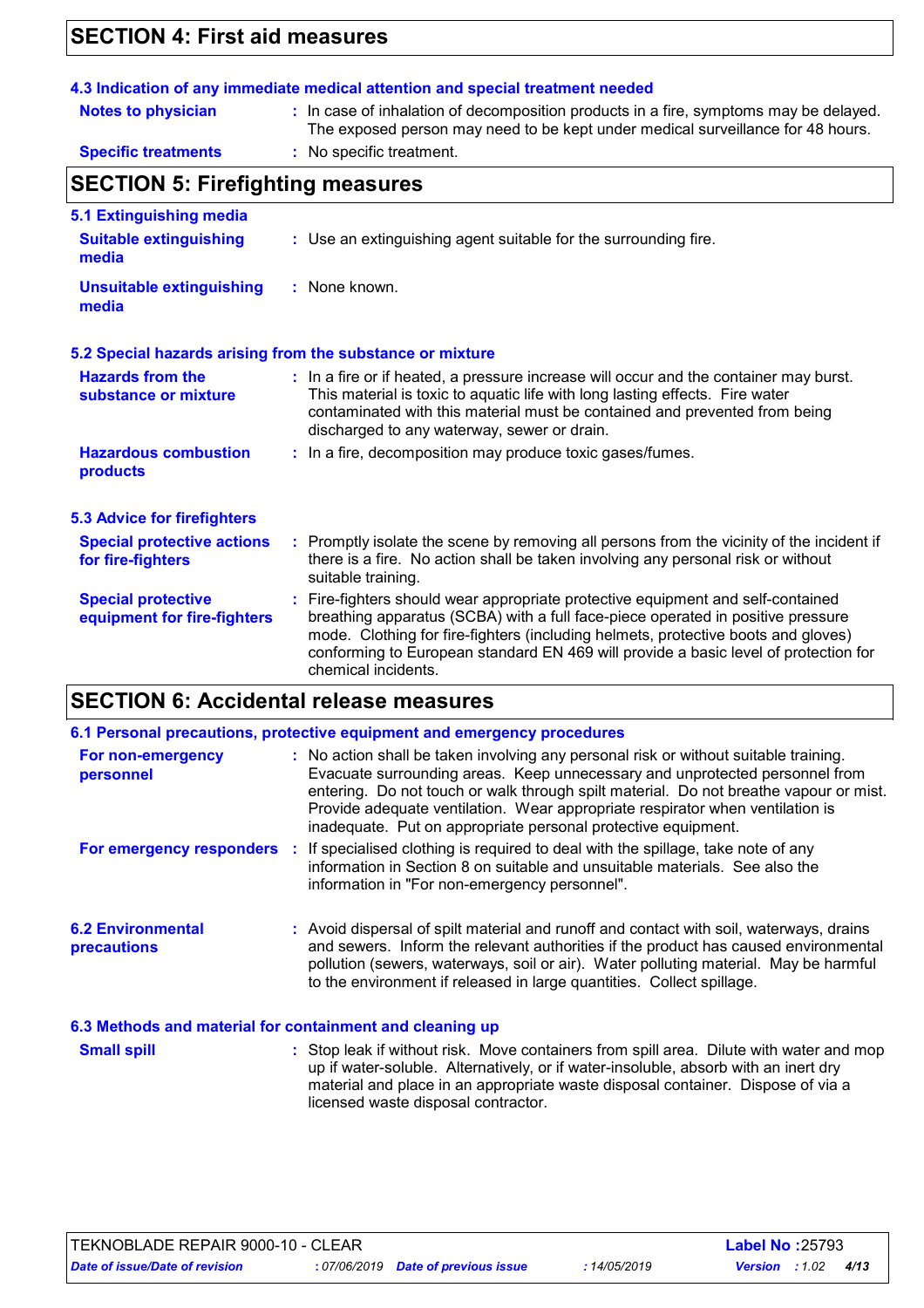### **SECTION 6: Accidental release measures**

|                                           | OLO HON 0. ACCIUGHIAI IGIGASG IIIGASUIGS                                                                                                                                                                                                                                                                                                                                                                                                                                                                                                                                                          |
|-------------------------------------------|---------------------------------------------------------------------------------------------------------------------------------------------------------------------------------------------------------------------------------------------------------------------------------------------------------------------------------------------------------------------------------------------------------------------------------------------------------------------------------------------------------------------------------------------------------------------------------------------------|
| Large spill                               | : Stop leak if without risk. Move containers from spill area. Approach the release<br>from upwind. Prevent entry into sewers, water courses, basements or confined<br>areas. Wash spillages into an effluent treatment plant or proceed as follows.<br>Contain and collect spillage with non-combustible, absorbent material e.g. sand,<br>earth, vermiculite or diatomaceous earth and place in container for disposal<br>according to local regulations. Dispose of via a licensed waste disposal contractor.<br>Contaminated absorbent material may pose the same hazard as the spilt product. |
| 6.4 Reference to other<br><b>sections</b> | : See Section 1 for emergency contact information.<br>See Section 8 for information on appropriate personal protective equipment.<br>See Section 13 for additional waste treatment information.                                                                                                                                                                                                                                                                                                                                                                                                   |

### **SECTION 7: Handling and storage**

The information in this section contains generic advice and guidance. The list of Identified Uses in Section 1 should be consulted for any available use-specific information provided in the Exposure Scenario(s).

#### **7.1 Precautions for safe handling**

| <b>Protective measures</b>                       | : Put on appropriate personal protective equipment (see Section 8). Do not get in<br>eyes or on skin or clothing. Do not breathe vapour or mist. Do not ingest. Avoid<br>release to the environment. If during normal use the material presents a respiratory<br>hazard, use only with adequate ventilation or wear appropriate respirator. Keep in<br>the original container or an approved alternative made from a compatible material,<br>kept tightly closed when not in use. Empty containers retain product residue and<br>can be hazardous. Do not reuse container. |
|--------------------------------------------------|----------------------------------------------------------------------------------------------------------------------------------------------------------------------------------------------------------------------------------------------------------------------------------------------------------------------------------------------------------------------------------------------------------------------------------------------------------------------------------------------------------------------------------------------------------------------------|
| <b>Advice on general</b><br>occupational hygiene | : Eating, drinking and smoking should be prohibited in areas where this material is<br>handled, stored and processed. Workers should wash hands and face before<br>eating, drinking and smoking. Remove contaminated clothing and protective<br>equipment before entering eating areas. See also Section 8 for additional<br>information on hygiene measures.                                                                                                                                                                                                              |

#### **7.2 Conditions for safe storage, including any incompatibilities**

Store in accordance with local regulations. Store in original container protected from direct sunlight in a dry, cool and well-ventilated area, away from incompatible materials (see Section 10) and food and drink. Keep container tightly closed and sealed until ready for use. Containers that have been opened must be carefully resealed and kept upright to prevent leakage. Do not store in unlabelled containers. Use appropriate containment to avoid environmental contamination.

| <b>Category</b> | threshold | Notification and MAPP Safety report threshold |  |
|-----------------|-----------|-----------------------------------------------|--|
| E <sub>2</sub>  | 200       | 500                                           |  |

#### **7.3 Specific end use(s)**

**Recommendations :**

: Not available.

**Industrial sector specific : solutions**

: Not available.

### **SECTION 8: Exposure controls/personal protection**

The information in this section contains generic advice and guidance. Information is provided based on typical anticipated uses of the product. Additional measures might be required for bulk handling or other uses that could significantly increase worker exposure or environmental releases.

#### **8.1 Control parameters**

**Occupational exposure limits**

No exposure limit value known.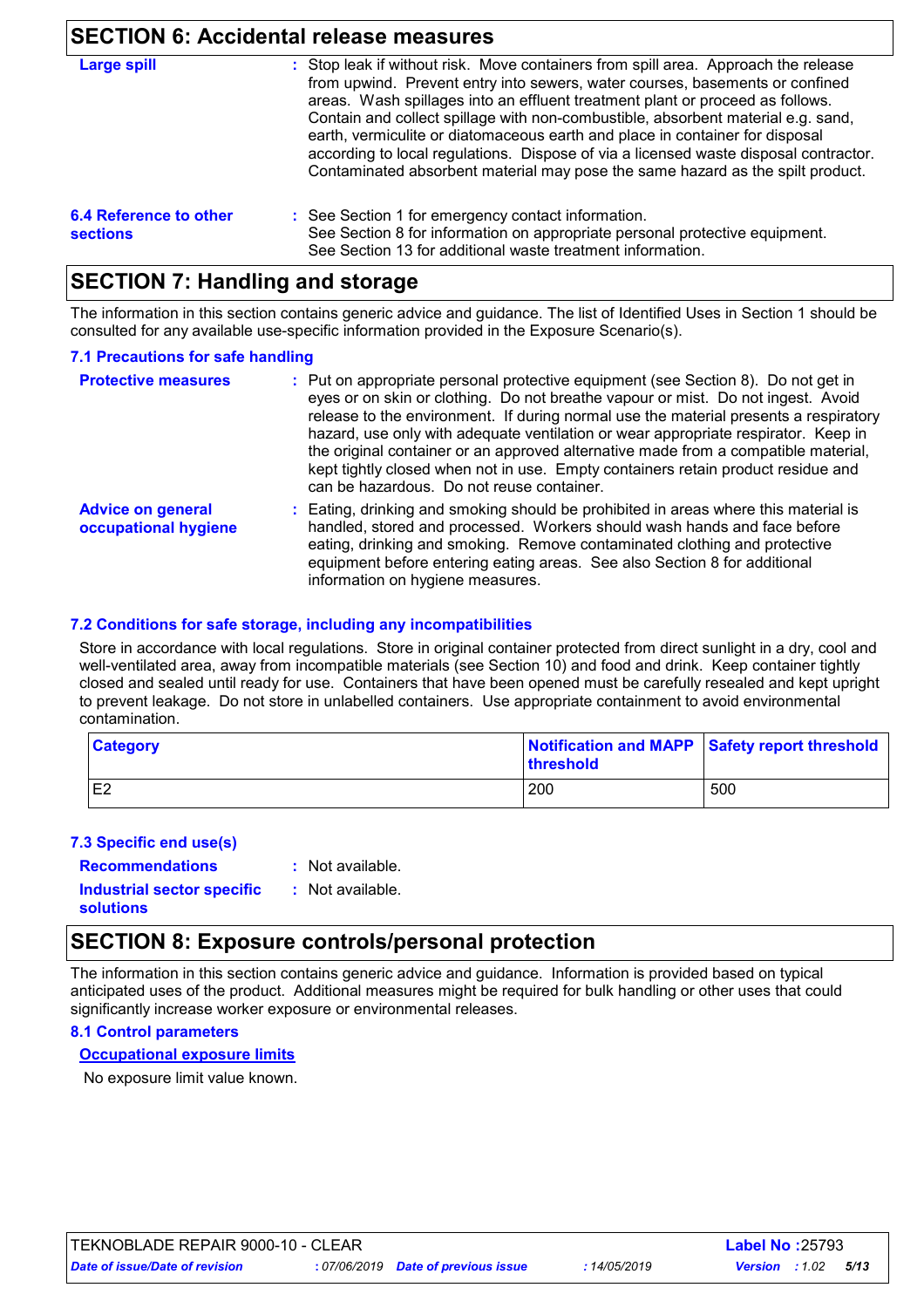# **SECTION 8: Exposure controls/personal protection**

| <b>Recommended monitoring</b><br>procedures       | : If this product contains ingredients with exposure limits, personal, workplace<br>atmosphere or biological monitoring may be required to determine the effectiveness<br>of the ventilation or other control measures and/or the necessity to use respiratory<br>protective equipment. Reference should be made to monitoring standards, such as<br>the following: European Standard EN 689 (Workplace atmospheres - Guidance for<br>the assessment of exposure by inhalation to chemical agents for comparison with<br>limit values and measurement strategy) European Standard EN 14042 (Workplace<br>atmospheres - Guide for the application and use of procedures for the assessment<br>of exposure to chemical and biological agents) European Standard EN 482<br>(Workplace atmospheres - General requirements for the performance of procedures<br>for the measurement of chemical agents) Reference to national guidance<br>documents for methods for the determination of hazardous substances will also be<br>required. |
|---------------------------------------------------|------------------------------------------------------------------------------------------------------------------------------------------------------------------------------------------------------------------------------------------------------------------------------------------------------------------------------------------------------------------------------------------------------------------------------------------------------------------------------------------------------------------------------------------------------------------------------------------------------------------------------------------------------------------------------------------------------------------------------------------------------------------------------------------------------------------------------------------------------------------------------------------------------------------------------------------------------------------------------------------------------------------------------------|
| <b>DNELS/DMELS</b>                                |                                                                                                                                                                                                                                                                                                                                                                                                                                                                                                                                                                                                                                                                                                                                                                                                                                                                                                                                                                                                                                    |
| No DNELs/DMELs available.                         |                                                                                                                                                                                                                                                                                                                                                                                                                                                                                                                                                                                                                                                                                                                                                                                                                                                                                                                                                                                                                                    |
| <b>PNECs</b>                                      |                                                                                                                                                                                                                                                                                                                                                                                                                                                                                                                                                                                                                                                                                                                                                                                                                                                                                                                                                                                                                                    |
| No PNECs available                                |                                                                                                                                                                                                                                                                                                                                                                                                                                                                                                                                                                                                                                                                                                                                                                                                                                                                                                                                                                                                                                    |
| <b>8.2 Exposure controls</b>                      |                                                                                                                                                                                                                                                                                                                                                                                                                                                                                                                                                                                                                                                                                                                                                                                                                                                                                                                                                                                                                                    |
| <b>Appropriate engineering</b><br><b>controls</b> | : If user operations generate dust, fumes, gas, vapour or mist, use process<br>enclosures, local exhaust ventilation or other engineering controls to keep worker<br>exposure to airborne contaminants below any recommended or statutory limits.                                                                                                                                                                                                                                                                                                                                                                                                                                                                                                                                                                                                                                                                                                                                                                                  |
| <b>Individual protection measures</b>             |                                                                                                                                                                                                                                                                                                                                                                                                                                                                                                                                                                                                                                                                                                                                                                                                                                                                                                                                                                                                                                    |
| <b>Hygiene measures</b>                           | : Wash hands, forearms and face thoroughly after handling chemical products,<br>before eating, smoking and using the lavatory and at the end of the working period.<br>Appropriate techniques should be used to remove potentially contaminated clothing.<br>Wash contaminated clothing before reusing. Ensure that eyewash stations and<br>safety showers are close to the workstation location.                                                                                                                                                                                                                                                                                                                                                                                                                                                                                                                                                                                                                                  |
| <b>Eye/face protection</b>                        | : Safety eyewear complying with an approved standard should be used when a risk<br>assessment indicates this is necessary to avoid exposure to liquid splashes, mists,<br>gases or dusts. If contact is possible, the following protection should be worn,<br>unless the assessment indicates a higher degree of protection: chemical splash<br>goggles and/or face shield. If inhalation hazards exist, a full-face respirator may be<br>required instead.                                                                                                                                                                                                                                                                                                                                                                                                                                                                                                                                                                        |
| <b>Skin protection</b>                            |                                                                                                                                                                                                                                                                                                                                                                                                                                                                                                                                                                                                                                                                                                                                                                                                                                                                                                                                                                                                                                    |
| <b>Hand protection</b>                            | : Chemical-resistant, impervious gloves complying with an approved standard should<br>be worn at all times when handling chemical products if a risk assessment indicates<br>this is necessary. Considering the parameters specified by the glove manufacturer,<br>check during use that the gloves are still retaining their protective properties. It<br>should be noted that the time to breakthrough for any glove material may be<br>different for different glove manufacturers. In the case of mixtures, consisting of<br>several substances, the protection time of the gloves cannot be accurately<br>estimated.<br>Recommendations: Wear suitable gloves tested to EN374.<br>< 1 hour (breakthrough time):<br>Nitrile gloves. thickness > 0.3 mm<br>1 - 4 hours (breakthrough time): polyvinyl alcohol (PVA) thickness > 0.3 mm or<br>4H / Silver Shield® gloves.<br>Viton $@$ thickness $> 0.3$ mm gloves<br>> 8 hours (breakthrough time):                                                                             |
|                                                   | Wash hands before breaks and immediately after handling the product.                                                                                                                                                                                                                                                                                                                                                                                                                                                                                                                                                                                                                                                                                                                                                                                                                                                                                                                                                               |
| <b>Body protection</b>                            | : Personal protective equipment for the body should be selected based on the task<br>being performed and the risks involved and should be approved by a specialist<br>before handling this product. Refer to European Standard EN 14605 for further<br>information on material and design requirements and test methods.                                                                                                                                                                                                                                                                                                                                                                                                                                                                                                                                                                                                                                                                                                           |
| <b>Other skin protection</b>                      | : Appropriate footwear and any additional skin protection measures should be<br>selected based on the task being performed and the risks involved and should be<br>approved by a specialist before handling this product.                                                                                                                                                                                                                                                                                                                                                                                                                                                                                                                                                                                                                                                                                                                                                                                                          |
| <b>Respiratory protection</b>                     | : Based on the hazard and potential for exposure, select a respirator that meets the<br>appropriate standard or certification. Respirators must be used according to a<br>respiratory protection program to ensure proper fitting, training, and other important<br>aspects of use.                                                                                                                                                                                                                                                                                                                                                                                                                                                                                                                                                                                                                                                                                                                                                |
| TEKNOBLADE REPAIR 9000-10 - CLEAR                 | <b>Label No: 25793</b>                                                                                                                                                                                                                                                                                                                                                                                                                                                                                                                                                                                                                                                                                                                                                                                                                                                                                                                                                                                                             |

*Date of issue/Date of revision* **:** *07/06/2019 Date of previous issue : 14/05/2019 Version : 1.02 6/13*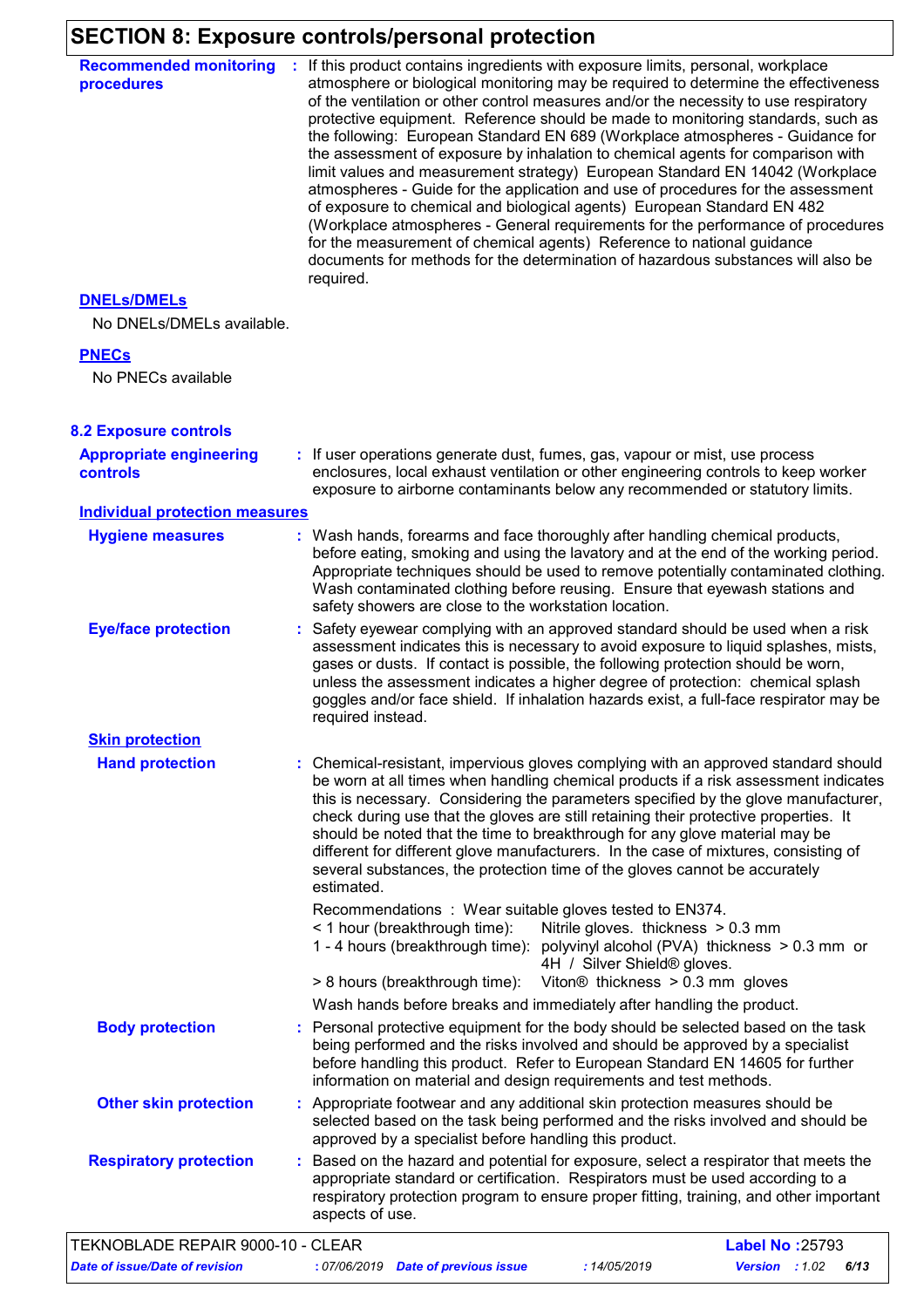# **SECTION 8: Exposure controls/personal protection**

|                                                  | Filter type:<br>$\overline{A}$                                                                                                                                                                                                                                                                                                  |
|--------------------------------------------------|---------------------------------------------------------------------------------------------------------------------------------------------------------------------------------------------------------------------------------------------------------------------------------------------------------------------------------|
|                                                  | spray application Filter type:<br>A P                                                                                                                                                                                                                                                                                           |
| <b>Environmental exposure</b><br><b>controls</b> | : Emissions from ventilation or work process equipment should be checked to<br>ensure they comply with the requirements of environmental protection legislation.<br>In some cases, fume scrubbers, filters or engineering modifications to the process<br>equipment will be necessary to reduce emissions to acceptable levels. |

# **SECTION 9: Physical and chemical properties**

### **9.1 Information on basic physical and chemical properties**

| <b>Appearance</b>                                      |    |                                                  |
|--------------------------------------------------------|----|--------------------------------------------------|
| <b>Physical state</b>                                  | t  | Liquid.                                          |
| <b>Colour</b>                                          |    | Clear.                                           |
| Odour                                                  |    | Slight                                           |
| <b>Odour threshold</b>                                 |    | Not available.                                   |
| рH                                                     |    | Not available.                                   |
| <b>Melting point/freezing point</b>                    | t. | Not available.                                   |
| <b>Initial boiling point and</b><br>boiling range      |    | Not available.                                   |
| <b>Flash point</b>                                     | ÷  | Closed cup: >100°C                               |
| <b>Evaporation rate</b>                                |    | Not available.                                   |
| <b>Flammability (solid, gas)</b>                       |    | Not available.                                   |
| <b>Upper/lower flammability or</b><br>explosive limits |    | Lower: Not applicable.<br>Upper: Not applicable. |
| <b>Vapour pressure</b>                                 |    | Not available.                                   |
| <b>Vapour density</b>                                  |    | Not available.                                   |
| <b>Density</b>                                         |    | 1<br>kg/l                                        |
| <b>Solubility(ies)</b>                                 | ŧ. | Not available.                                   |
| <b>Partition coefficient: n-octanol/</b><br>water      | ÷  | Not available.                                   |
| <b>Auto-ignition temperature</b>                       | t. | Not available.                                   |
| <b>Decomposition temperature</b>                       |    | Not available.                                   |
| <b>Viscosity</b>                                       |    | Not available.                                   |
| <b>Explosive properties</b>                            |    | Not available.                                   |
| <b>Oxidising properties</b>                            |    | Not available.                                   |
| 9.2 Other information                                  |    |                                                  |
| <b>VOC</b>                                             |    | g/l<br>0                                         |
| <b>Solubility in water</b>                             |    | Not available.                                   |
| No additional information.                             |    |                                                  |

# **SECTION 10: Stability and reactivity**

| <b>10.1 Reactivity</b>                            | : No specific test data related to reactivity available for this product or its ingredients. |
|---------------------------------------------------|----------------------------------------------------------------------------------------------|
| <b>10.2 Chemical stability</b>                    | : The product is stable.                                                                     |
| <b>10.3 Possibility of</b><br>hazardous reactions | : Under normal conditions of storage and use, hazardous reactions will not occur.            |
| <b>10.4 Conditions to avoid</b>                   | No specific data.                                                                            |
| 10.5 Incompatible materials                       | No specific data.<br>-11                                                                     |

| <b>TEKNOBLADE REPAIR 9000-10 - CLEAR</b> |                                     |            | <b>Label No :</b> 25793 |      |  |
|------------------------------------------|-------------------------------------|------------|-------------------------|------|--|
| Date of issue/Date of revision           | : 07/06/2019 Date of previous issue | 14/05/2019 | <b>Version</b> : 1.02   | 7/13 |  |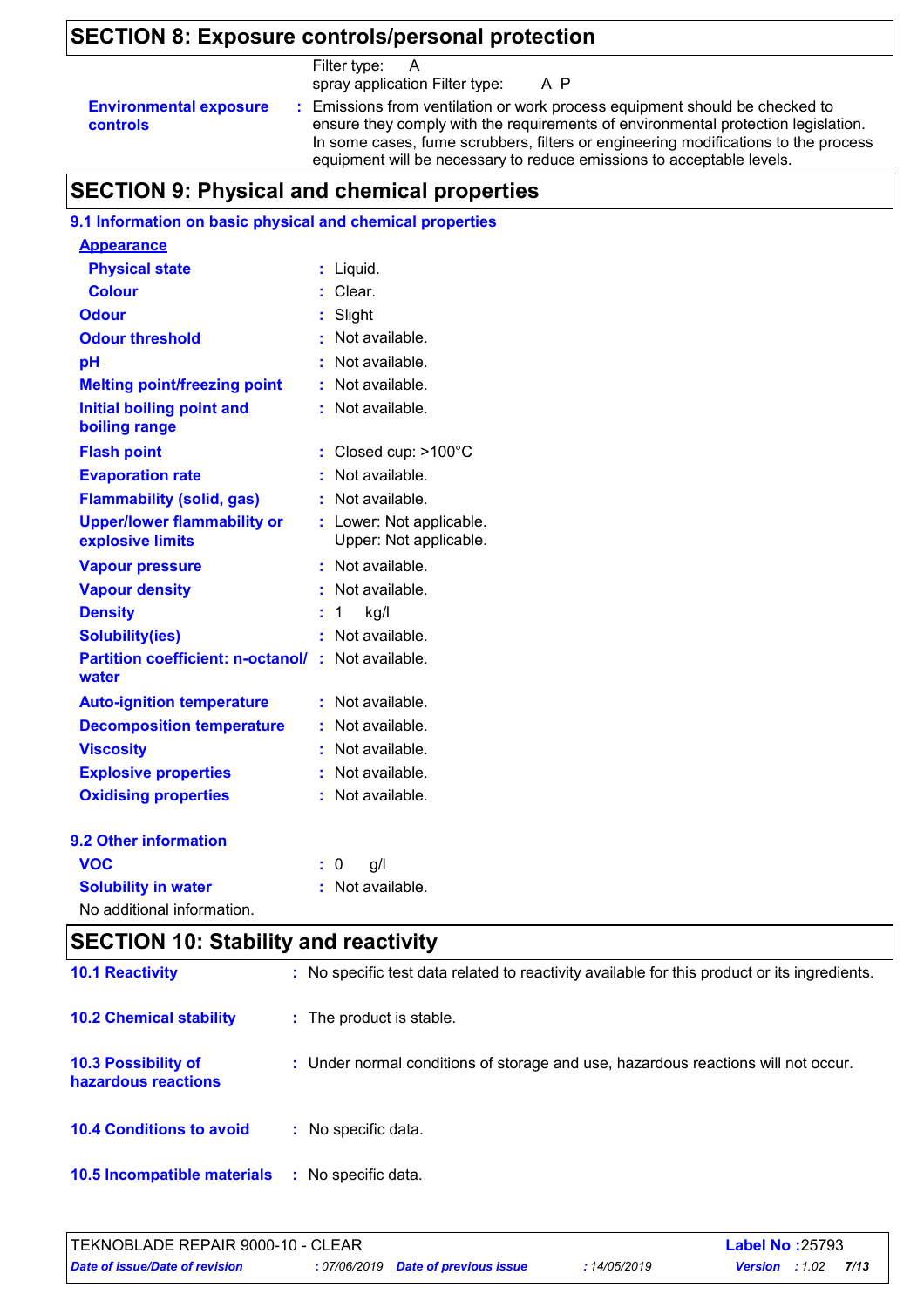**10.6 Hazardous decomposition products**

**:** Under normal conditions of storage and use, hazardous decomposition products should not be produced.

### **SECTION 11: Toxicological information**

#### **11.1 Information on toxicological effects**

#### **Acute toxicity**

| <b>Product/ingredient name</b>            | <b>Result</b>             | <b>Species</b> | <b>Dose</b>               | <b>Exposure</b> |
|-------------------------------------------|---------------------------|----------------|---------------------------|-----------------|
| 4,4'-methylenebis[N-sec-<br>butylaniline] | LD50 Dermal               | Rabbit         | 3090 mg/kg                |                 |
| Glyceryl poly(oxypropylene)<br>triamine   | LD50 Oral<br>ILD50 Dermal | Rat<br>Rabbit  | 1380 mg/kg<br>12500 mg/kg |                 |
| Diethylmethylbenzenediamine LD50 Oral     | LD50 Oral                 | l Rat<br>l Rat | 2690 mg/kg<br>472 mg/kg   |                 |

#### **Conclusion/Summary :**

: Based on available data, the classification criteria are not met.

#### **Acute toxicity estimates**

| <b>Route</b> | <b>ATE value</b> |
|--------------|------------------|
| Oral         | 2573.7 mg/kg     |
| Dermal       | 22000 mg/kg      |

#### **Carcinogenicity Conclusion/Summary : Mutagenicity Conclusion/Summary : Teratogenicity Conclusion/Summary : Reproductive toxicity Conclusion/Summary : Irritation/Corrosion Conclusion/Summary : Sensitisation Conclusion/Summary : Specific target organ toxicity (single exposure)** Causes severe skin burns and eye damage. : Based on available data, the classification criteria are not met. : Based on available data, the classification criteria are not met. : Based on available data, the classification criteria are not met. Based on available data, the classification criteria are not met. Based on available data, the classification criteria are not met.

Not available.

#### **Specific target organ toxicity (repeated exposure)**

| <b>Product/ingredient name</b> | <b>Category</b> | <b>Route of</b><br>exposure | <b>Target organs</b> |
|--------------------------------|-----------------|-----------------------------|----------------------|
| Diethylmethylbenzenediamine    | Category 2      | Not determined              | Not determined       |

#### **Aspiration hazard**

Not available.

| <b>Information on likely routes : Not available.</b><br>of exposure |                                                     |
|---------------------------------------------------------------------|-----------------------------------------------------|
| <b>Potential acute health effects</b>                               |                                                     |
| Eye contact                                                         | : Causes serious eye damage.                        |
| <b>Inhalation</b>                                                   | : No known significant effects or critical hazards. |
| <b>Skin contact</b>                                                 | : Causes severe burns.                              |
| <b>Ingestion</b>                                                    | : No known significant effects or critical hazards. |

#### **Symptoms related to the physical, chemical and toxicological characteristics**

| <b>ITEKNOBLADE REPAIR 9000-10 - CLEAR</b> |                                     |            | <b>Label No: 25793</b> |      |  |
|-------------------------------------------|-------------------------------------|------------|------------------------|------|--|
| Date of issue/Date of revision            | : 07/06/2019 Date of previous issue | 14/05/2019 | <b>Version</b> : 1.02  | 8/13 |  |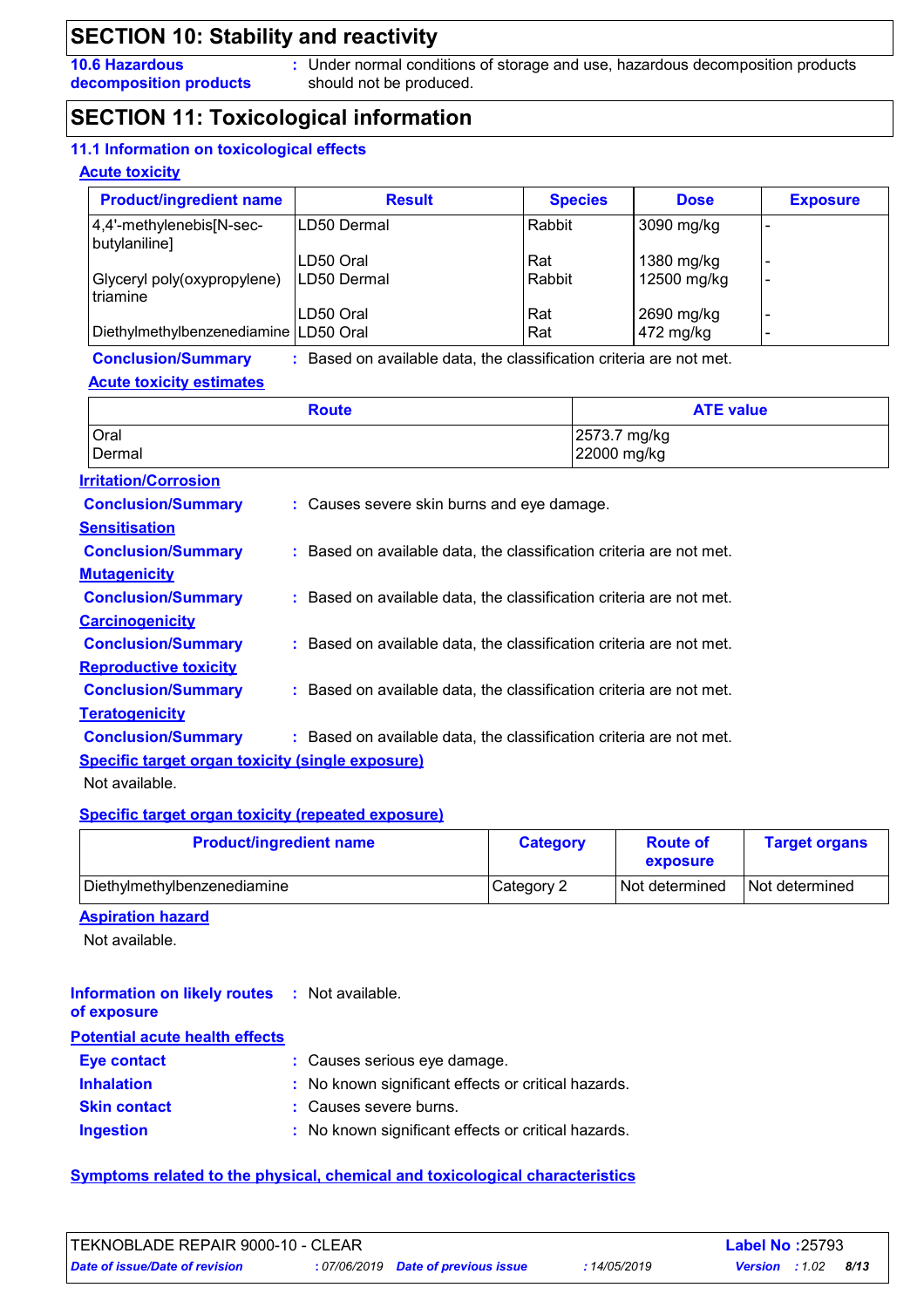# **SECTION 11: Toxicological information**

| <b>Eye contact</b>  | : Adverse symptoms may include the following:<br>pain<br>watering<br>redness                           |
|---------------------|--------------------------------------------------------------------------------------------------------|
| <b>Inhalation</b>   | : No specific data.                                                                                    |
| <b>Skin contact</b> | : Adverse symptoms may include the following:<br>pain or irritation<br>redness<br>blistering may occur |
| <b>Ingestion</b>    | : Adverse symptoms may include the following:<br>stomach pains                                         |
|                     | Delayed and immediate effects as well as chronic effects from short and long-term exposure             |

| <b>Short term exposure</b>                        |                                                     |
|---------------------------------------------------|-----------------------------------------------------|
| <b>Potential immediate</b><br>effects             | $:$ Not available.                                  |
| <b>Potential delayed effects</b>                  | $:$ Not available.                                  |
| <b>Long term exposure</b>                         |                                                     |
| <b>Potential immediate</b><br>effects             | $:$ Not available.                                  |
| <b>Potential delayed effects : Not available.</b> |                                                     |
| <b>Potential chronic health effects</b>           |                                                     |
| Not available.                                    |                                                     |
| <b>Conclusion/Summary</b>                         | : Not available.                                    |
| General                                           | : No known significant effects or critical hazards. |
| <b>Carcinogenicity</b>                            | : No known significant effects or critical hazards. |
| <b>Mutagenicity</b>                               | : No known significant effects or critical hazards. |
| <b>Teratogenicity</b>                             | : No known significant effects or critical hazards. |
| <b>Developmental effects</b>                      | : No known significant effects or critical hazards. |
| <b>Fertility effects</b>                          | : No known significant effects or critical hazards. |
|                                                   |                                                     |

**Other information :**

: Not available.

## **SECTION 12: Ecological information**

#### **12.1 Toxicity**

| <b>Product/ingredient name</b>                    | <b>Result</b>                               | <b>Species</b>           | <b>Exposure</b>                  |
|---------------------------------------------------|---------------------------------------------|--------------------------|----------------------------------|
| Diethylmethylbenzenediamine   Acute EC50 104 mg/l | Acute EC50 5.8 mg/l<br>Acute LC50 >106 mg/l | Algae<br>Daphnia<br>Fish | 72 hours<br>48 hours<br>96 hours |

**Conclusion/Summary :** : Toxic to aquatic life with long lasting effects.

#### **12.2 Persistence and degradability**

**Conclusion/Summary :**

: This product has not been tested for biodegradation.

#### **12.3 Bioaccumulative potential**

| <b>Product/ingredient name</b>     | <b>Lo</b> αP‱ |         | <b>Potential</b> |
|------------------------------------|---------------|---------|------------------|
| Diethylmethylbenzenediamine   14.7 |               | ں ، ۔ ک | low              |

#### **12.4 Mobility in soil**

| <b>Soil/water partition</b><br><b>coefficient (Koc)</b> | : Not available. |
|---------------------------------------------------------|------------------|
| <b>Mobility</b>                                         | : Not available. |

| TEKNOBLADE REPAIR 9000-10 - CLEAR     |                                     |              | <b>Label No: 25793</b>  |      |
|---------------------------------------|-------------------------------------|--------------|-------------------------|------|
| <b>Date of issue/Date of revision</b> | : 07/06/2019 Date of previous issue | : 14/05/2019 | <b>Version</b> : $1.02$ | 9/13 |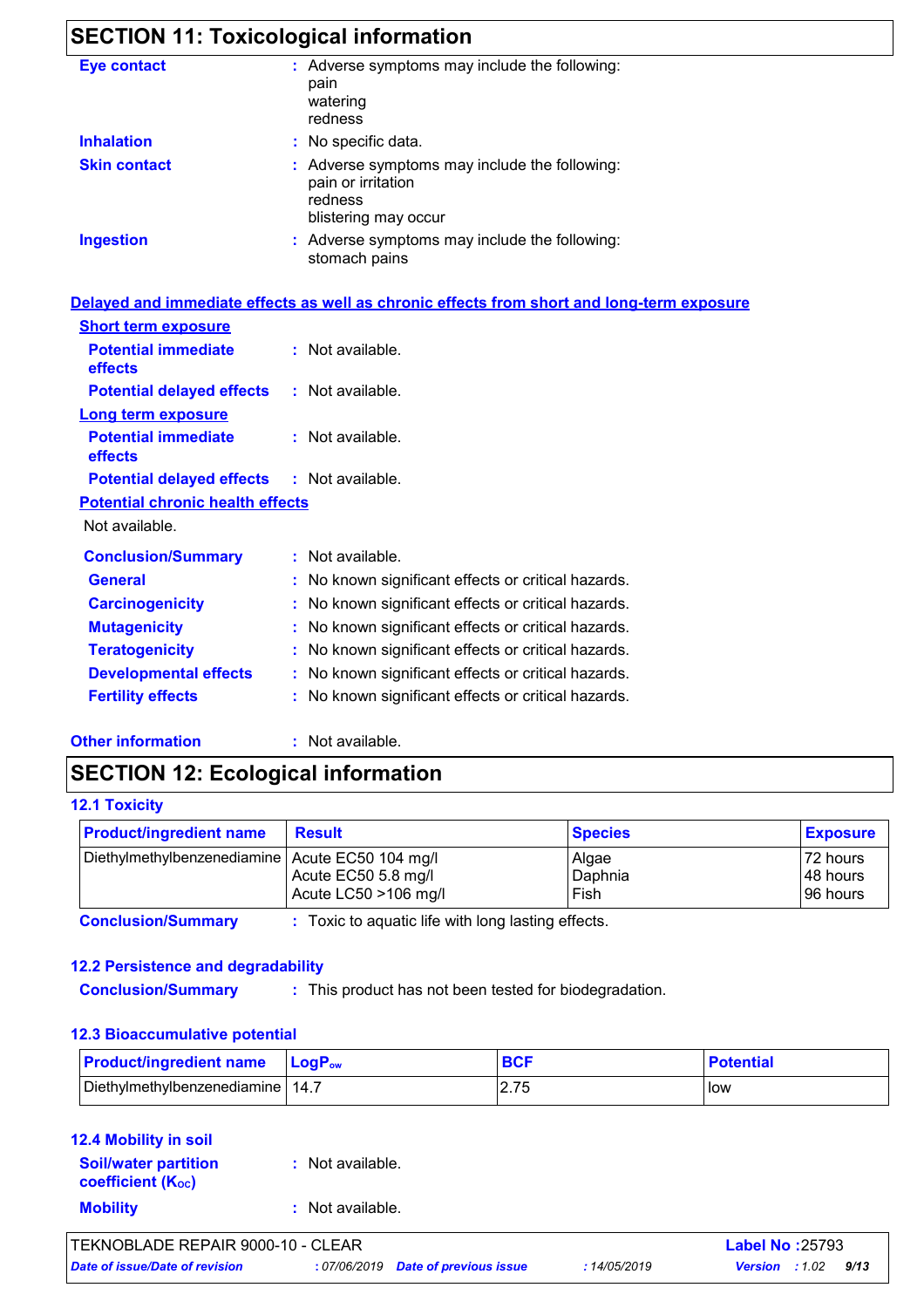# **SECTION 12: Ecological information**

| 12.5 Results of PBT and vPvB assessment |                   |  |  |  |  |
|-----------------------------------------|-------------------|--|--|--|--|
| <b>PBT</b>                              | : Not applicable. |  |  |  |  |
| <b>vPvB</b>                             | : Not applicable. |  |  |  |  |

**12.6 Other adverse effects** : No known significant effects or critical hazards.

# **SECTION 13: Disposal considerations**

| <b>13.1 Waste treatment methods</b>                           |  |                                                                                                                                                                                                                                                                                                                                                                                                                                                                                                                                                      |
|---------------------------------------------------------------|--|------------------------------------------------------------------------------------------------------------------------------------------------------------------------------------------------------------------------------------------------------------------------------------------------------------------------------------------------------------------------------------------------------------------------------------------------------------------------------------------------------------------------------------------------------|
| <b>Product</b>                                                |  |                                                                                                                                                                                                                                                                                                                                                                                                                                                                                                                                                      |
| <b>Methods of disposal</b>                                    |  | : The generation of waste should be avoided or minimised wherever possible.<br>Disposal of this product, solutions and any by-products should at all times comply<br>with the requirements of environmental protection and waste disposal legislation<br>and any regional local authority requirements. Dispose of surplus and non-<br>recyclable products via a licensed waste disposal contractor. Waste should not be<br>disposed of untreated to the sewer unless fully compliant with the requirements of<br>all authorities with jurisdiction. |
| <b>Hazardous waste</b>                                        |  | $:$ Yes.                                                                                                                                                                                                                                                                                                                                                                                                                                                                                                                                             |
| European waste catalogue : 080111*<br>(EWC)                   |  |                                                                                                                                                                                                                                                                                                                                                                                                                                                                                                                                                      |
| <b>Packaging</b>                                              |  |                                                                                                                                                                                                                                                                                                                                                                                                                                                                                                                                                      |
| <b>Methods of disposal</b><br>when recycling is not feasible. |  | : The generation of waste should be avoided or minimised wherever possible. Waste<br>packaging should be recycled. Incineration or landfill should only be considered                                                                                                                                                                                                                                                                                                                                                                                |
| <b>Special precautions</b>                                    |  | : This material and its container must be disposed of in a safe way. Care should be<br>taken when handling emptied containers that have not been cleaned or rinsed out.<br>Empty containers or liners may retain some product residues. Avoid dispersal of<br>spilt material and runoff and contact with soil, waterways, drains and sewers.                                                                                                                                                                                                         |

# **SECTION 14: Transport information**

|                                         | <b>ADR/RID</b>                                                                                                                                              | <b>ADN</b>                                                                                                                                                  | <b>IMDG</b>                                                                                                                                                 | <b>IATA</b>                                                                                                                                                 |
|-----------------------------------------|-------------------------------------------------------------------------------------------------------------------------------------------------------------|-------------------------------------------------------------------------------------------------------------------------------------------------------------|-------------------------------------------------------------------------------------------------------------------------------------------------------------|-------------------------------------------------------------------------------------------------------------------------------------------------------------|
| 14.1 UN number                          | <b>UN2735</b>                                                                                                                                               | <b>UN2735</b>                                                                                                                                               | <b>UN2735</b>                                                                                                                                               | <b>UN2735</b>                                                                                                                                               |
| 14.2 UN proper<br>shipping name         | AMINES, LIQUID,<br>CORROSIVE, N.O.S. (<br>Poly[oxy(methyl-1,2-<br>ethanediyl)], $\alpha$ - $(2$ -<br>aminomethylethyl)-ω-(<br>2-aminomethylethoxy<br>$)$ -) | AMINES, LIQUID,<br>CORROSIVE, N.O.S. (<br>Poly[oxy(methyl-1,2-<br>ethanediyl)], $\alpha$ - $(2$ -<br>aminomethylethyl)-ω-(<br>2-aminomethylethoxy<br>$)$ -) | AMINES, LIQUID,<br>CORROSIVE, N.O.S. (<br>Poly[oxy(methyl-1,2-<br>ethanediyl)], $\alpha$ - $(2$ -<br>aminomethylethyl)-ω-(<br>2-aminomethylethoxy<br>$)$ -) | AMINES, LIQUID,<br>CORROSIVE, N.O.S. (<br>Poly[oxy(methyl-1,2-<br>ethanediyl)], $\alpha$ - $(2$ -<br>aminomethylethyl)-ω-(<br>2-aminomethylethoxy<br>$)$ -) |
| <b>14.3 Transport</b>                   | 8                                                                                                                                                           | 8                                                                                                                                                           | 8                                                                                                                                                           | 8                                                                                                                                                           |
| hazard class(es)                        |                                                                                                                                                             |                                                                                                                                                             |                                                                                                                                                             |                                                                                                                                                             |
| 14.4 Packing<br>group                   | Ш                                                                                                                                                           | $\mathbf{I}$                                                                                                                                                | Ш                                                                                                                                                           | Ш                                                                                                                                                           |
| 14.5<br><b>Environmental</b><br>hazards | Yes.                                                                                                                                                        | Yes.                                                                                                                                                        | Yes.                                                                                                                                                        | Yes. The<br>environmentally<br>hazardous substance<br>mark is not required.                                                                                 |
| <b>Additional</b><br><b>information</b> | The environmentally<br>hazardous substance<br>mark is not required<br>when transported in<br>sizes of ≤5 L or ≤5 kg.                                        | The environmentally<br>hazardous substance<br>mark is not required<br>when transported in<br>sizes of ≤5 L or ≤5 kg.                                        | The marine pollutant<br>mark is not required<br>when transported in<br>sizes of ≤5 L or ≤5 kg.                                                              | The environmentally<br>hazardous substance<br>mark may appear if<br>required by other<br>transportation<br>regulations.                                     |
| TEKNOBLADE REPAIR 9000-10 - CLEAR       | <b>Label No: 25793</b>                                                                                                                                      |                                                                                                                                                             |                                                                                                                                                             |                                                                                                                                                             |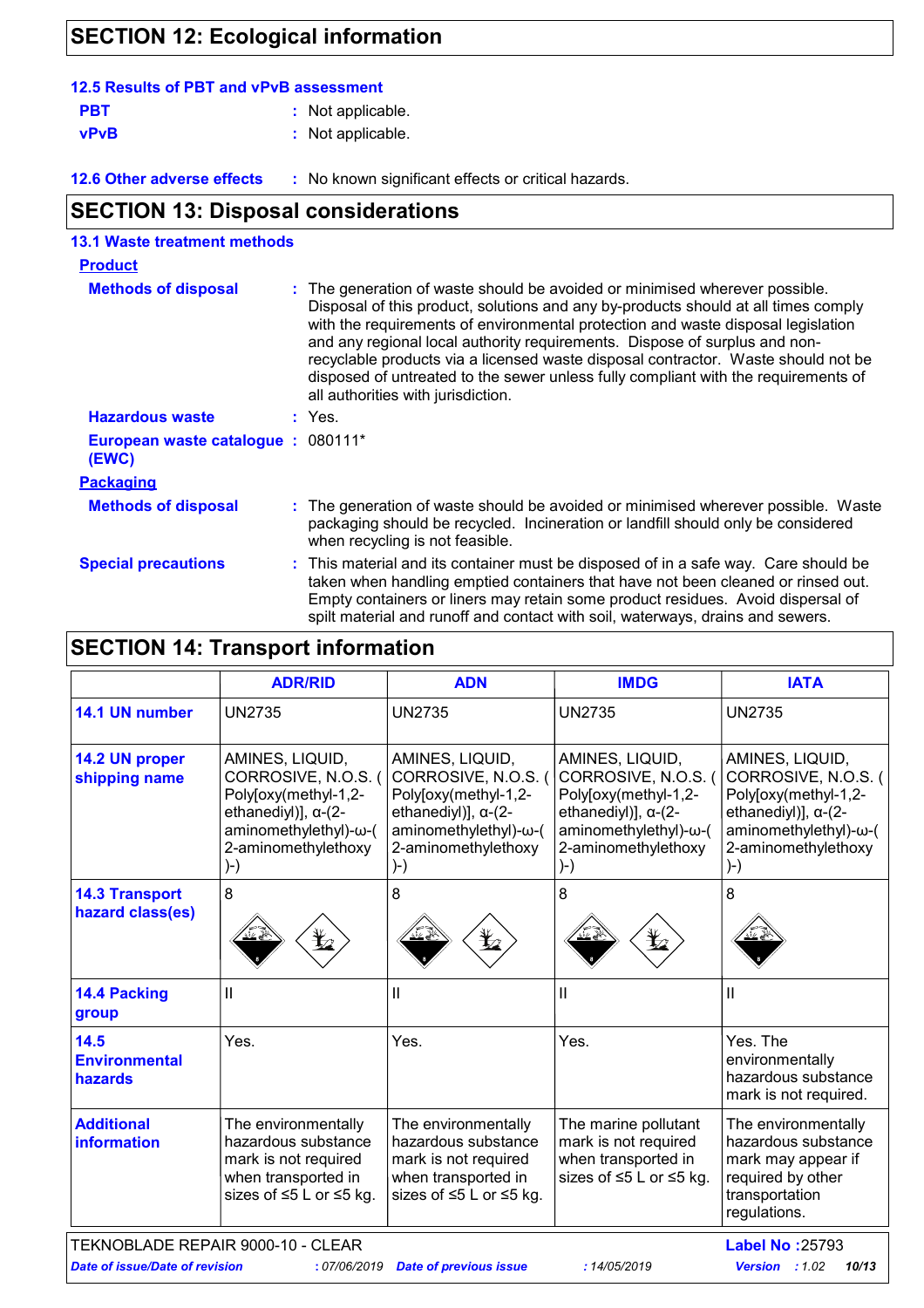### **SECTION 14: Transport information**

|      | 14.6 Special precautions for : Transport within user's premises: always transport in closed containers that are |
|------|-----------------------------------------------------------------------------------------------------------------|
| user | upright and secure. Ensure that persons transporting the product know what to do in                             |
|      | the event of an accident or spillage.                                                                           |

**14.7 Transport in bulk according to Annex II of Marpol and the IBC Code** **:** Not relevant/applicable due to nature of the product.

### **SECTION 15: Regulatory information**

**Other EU regulations Annex XVII - Restrictions on the manufacture, placing on the market and use of certain dangerous substances, mixtures and articles : Europe inventory :** Not determined. **Black List Chemicals (76/464/EEC) : 15.1 Safety, health and environmental regulations/legislation specific for the substance or mixture EU Regulation (EC) No. 1907/2006 (REACH) Annex XIV - List of substances subject to authorisation Substances of very high concern** None of the components are listed. **Seveso Directive** This product is controlled under the Seveso Directive. **Danger criteria Category Annex XIV** None of the components are listed. **Ozone depleting substances (1005/2009/EU)** Not listed. **Prior Informed Consent (PIC) (649/2012/EU)** Not listed.

E<sub>2</sub>

**International regulations**

**Chemical Weapon Convention List Schedules I, II & III Chemicals**

Not listed.

**Montreal Protocol (Annexes A, B, C, E)**

Not listed.

**Stockholm Convention on Persistent Organic Pollutants**

Not listed.

**Rotterdam Convention on Prior Informed Consent (PIC)**

Not listed.

**UNECE Aarhus Protocol on POPs and Heavy Metals**

Not listed.

**15.2 Chemical safety assessment**

This product contains substances for which Chemical Safety Assessments are still **:** required.

| TEKNOBLADE REPAIR 9000-10 - CLEAR |                                     |            | <b>Label No: 25793</b>         |  |
|-----------------------------------|-------------------------------------|------------|--------------------------------|--|
| Date of issue/Date of revision    | : 07/06/2019 Date of previous issue | 14/05/2019 | 11/13<br><b>Version</b> : 1.02 |  |